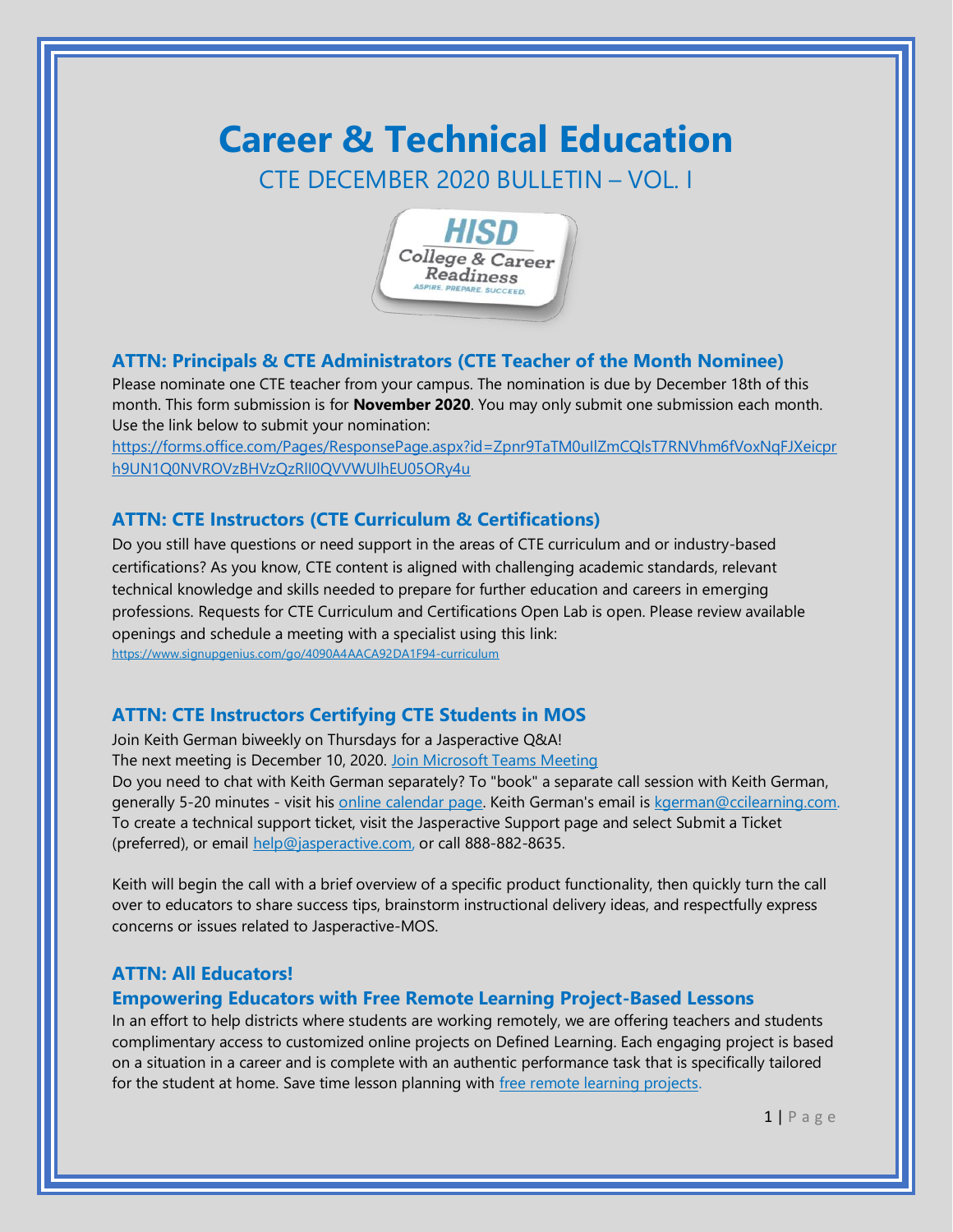## **Moon POD Essay Contest – NASA HAS A CHALLENGE FOR YOU!**

Individual K-12 Students in US public, private, and home schools (including U.S. territories & possessions and schools operated by the U.S. for the children of American personnel overseas). NO team entries allowed! Children and students who live in the same household with NASA employees cannot enter. For all eligibility details, please refer to the rules. Every student who submits an entry will receive a certificate from NASA and be invited to a special NASA virtual event – with an astronaut! Visit the [Moon Pod Essay Contest website](https://lnks.gd/l/eyJhbGciOiJIUzI1NiJ9.eyJidWxsZXRpbl9saW5rX2lkIjoxMDIsInVyaSI6ImJwMjpjbGljayIsImJ1bGxldGluX2lkIjoiMjAyMDExMjMuMzA5ODQ5NTEiLCJ1cmwiOiJodHRwczovL3d3dy5mdXR1cmVlbmdpbmVlcnMub3JnL2FydGVtaXNtb29ucG9kZXNzYXk_dXRtX2NvbnRlbnQ9JnV0bV9tZWRpdW09ZW1haWwmdXRtX25hbWU9JnV0bV9zb3VyY2U9Z292ZGVsaXZlcnkmdXRtX3Rlcm09In0.LYoZpxti2KRzTPRrB1Q1TSMqPYToqI8mvpO6hG3Rk08/s/1109303249/br/90293874029-l)

## **National Association of Workforce Development Professionals**

## **2020 Virtual Youth Symposium - December 7th, 2020-December 9th, 2020**

Do not miss your chance to be a part of this exciting professional development event! The Virtual Youth Symposium will include a combination of live and recorded sessions and all live sessions will be recorded for future access. Sessions will be available to attendees throughout the month of December. <https://www.nawdp.org/page/YouthSymposium20>

## **2020 Annual Forum Whova Virtual Platform - December 7th-10th, 2020**

The National Youth Employment Coalition (NYEC) invites you to attend the 2020 Annual Forum. The convening will bring together hundreds of policymakers, practitioners, and young leaders for a four-day virtual convening. This year will are bringing the convening to you in the safety of your home or office via the award-winning and secure [Whova platform](https://whova.com/virtual-conference-platform/) and using Zoom for breakout and plenary sessions. [https://whova.com/portal/registration/nyeca\\_202012/](https://whova.com/portal/registration/nyeca_202012/)

#### **ATTN: HISD Administrators, Faculty & Staff:**

Workforce Solutions is excited to announce that we are conducting our first Parent Chat hosted by our Career and Education Specialists! We are inviting parents from your school, and other parents you know that may benefit from learning how Workforce Solutions and partners can help students to attend this event. We will share information on how to help your students find a career or education path, highlight resources that could help students with disabilities, and give tips and assistance with completing financial aid and college applications. Our Parent Chat will be offered at 11:00am and 4:00pm on December 8, 2020. This live virtual event will feature knowledgeable speakers that will discuss available resources and services in our community:

- Workforce Solutions Career Education Specialists & Student HireAbility Navigators
- cafécollege Houston: Project GRAD and Houston Public Library

If you would like to attend, please register for a session using the link provided:

*Parent Chat* Tuesday 12/8/2020, 11:00 am <https://zoom.us/j/94045128778?pwd=NitBaVNoamxSR3Z4TDhyYmhuYXVLUT09>

*Parent Chat* Tuesday 12/8/2020, 4:00 pm <https://zoom.us/j/92405886772?pwd=RlhuclFWUkgxbFlCbkZHMDdzOXdHQT09>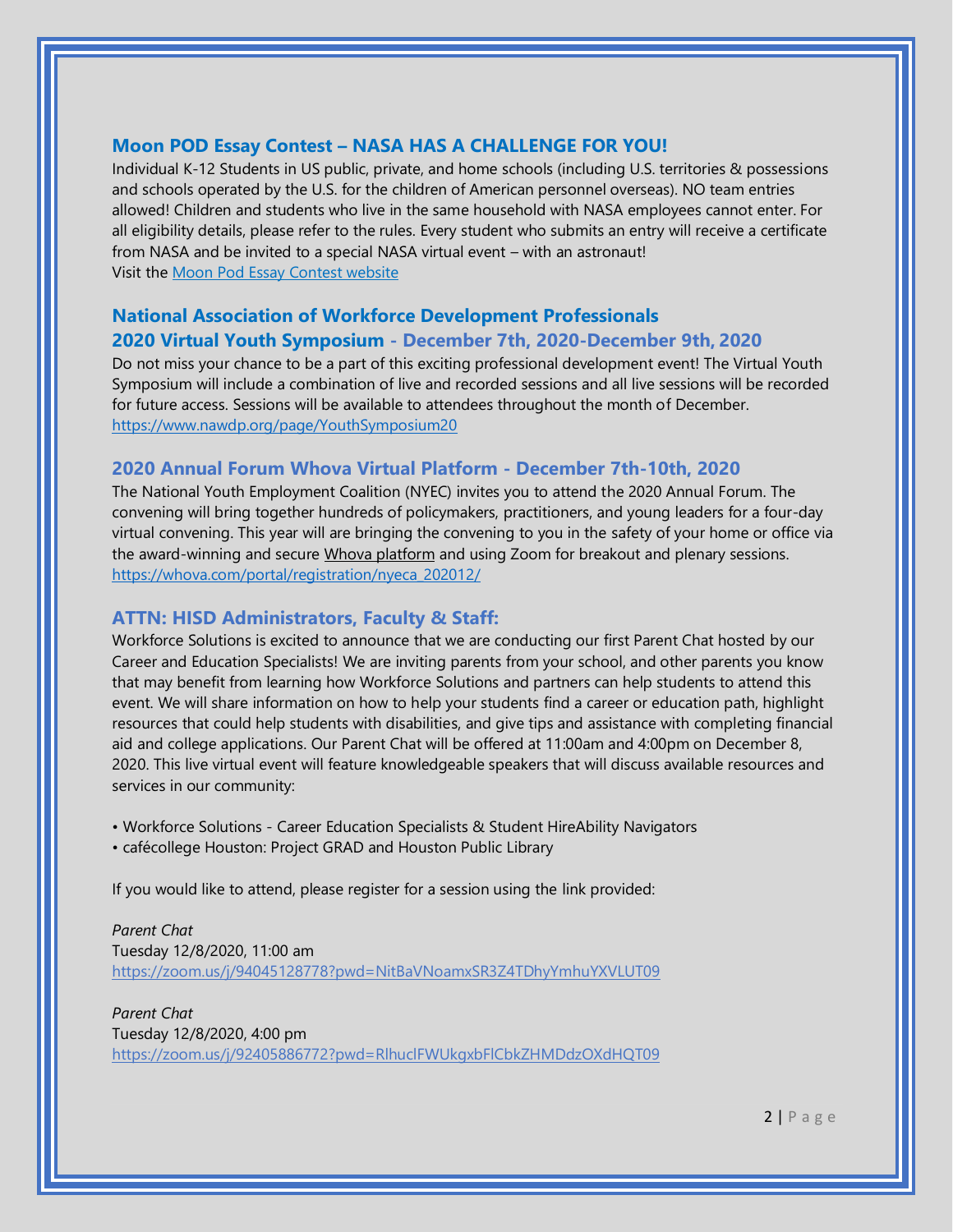### **ATTN: Administrators, Tech Teachers, Interested Coders & Computer Science**

Join us to learn about Everyone Can Code—free curriculum from Apple that makes it easy to teach coding to students in elementary and middle school. The curriculum introduces students to the world of coding through interactive puzzles, playful characters, and activities for both in and out of the classroom. [https://events.apple.com/content/events/us\\_education/us/en/default.html?token=bOKzY61UEconNjCDNy](https://events.apple.com/content/events/us_education/us/en/default.html?token=bOKzY61UEconNjCDNyoN8RGTS1Kk6rxbJ0myVnG9N3DJ1XH4Oz8ZjHykjKMfPpanC7xthacFOq3aIBKsqKt-WfdV3PCZZTm67r5-8v8DXNKW18qhtsXTFWcQOm287wC0&a=1&l=r) [oN8RGTS1Kk6rxbJ0myVnG9N3DJ1XH4Oz8ZjHykjKMfPpanC7xthacFOq3aIBKsqKt-WfdV3PCZZTm67r5-](https://events.apple.com/content/events/us_education/us/en/default.html?token=bOKzY61UEconNjCDNyoN8RGTS1Kk6rxbJ0myVnG9N3DJ1XH4Oz8ZjHykjKMfPpanC7xthacFOq3aIBKsqKt-WfdV3PCZZTm67r5-8v8DXNKW18qhtsXTFWcQOm287wC0&a=1&l=r) [8v8DXNKW18qhtsXTFWcQOm287wC0&a=1&l=r](https://events.apple.com/content/events/us_education/us/en/default.html?token=bOKzY61UEconNjCDNyoN8RGTS1Kk6rxbJ0myVnG9N3DJ1XH4Oz8ZjHykjKMfPpanC7xthacFOq3aIBKsqKt-WfdV3PCZZTm67r5-8v8DXNKW18qhtsXTFWcQOm287wC0&a=1&l=r)

#### **Career Tip Tuesday – December & January Topics**

Please see all CTE teacher updates from the Career Advising Team. Please see other supporting documents: Student Career Survey, Marvy Finger Scholarship, and Career Tip Tuesday.

#### **December 2020:**

- Kickstart Your Community College Career
	- o Details about our local community college programs & certifications
- MFFF Scholarship Tips
	- o Interviewing Marvy Finger Scholarship director

#### **January 2021:**

- Email & Telephone Etiquette
	- o Basic rules for writing emails and telephone usage.
	- How to build positive relationships in the workplace
		- o Developing good people skills and positive attitudes.

#### Follow CTE Career Advising on **Twitter:** @HISDCTEadvisors **<https://www.houstonisd.org/domain/52240>**



 $3 | P \text{ age}$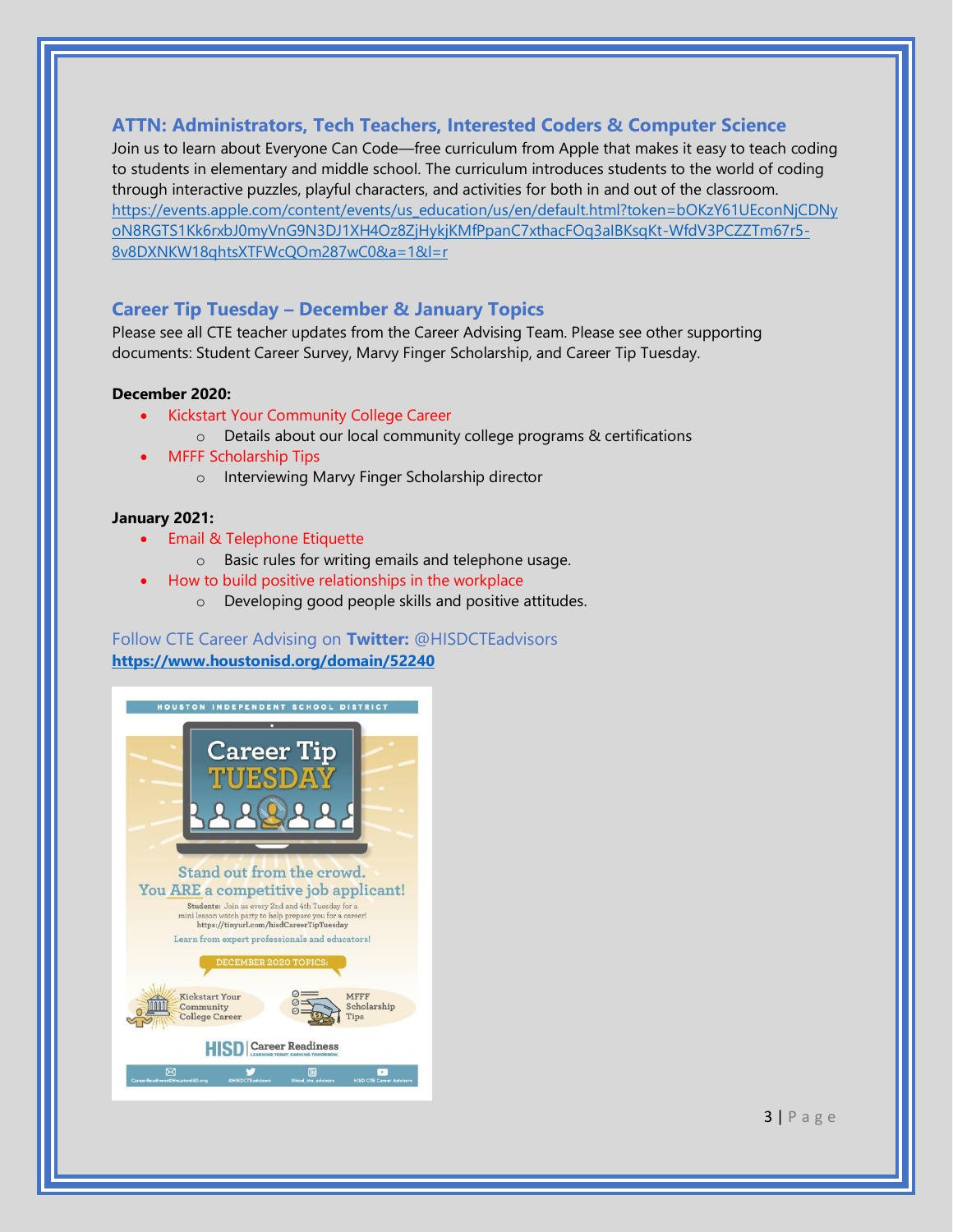

**Shout out to Kashmere High School!** Congratulations to Ms. Irene Allen from Kashmere High School for receiving her MOS Word 2019 Associate Certificate on Saturday, November 28, 2020. Thank you for your dedication and support! KUDOS to Ms. Allen!

## **ATTN: Principals & CTE Administrators (CTE Teacher of the Month Nominee)**

Please nominate one CTE teacher from your campus. The nomination is due by December 18th of this month. This form submission is for **December 2020**. You may only submit one submission each month. Use the link below to submit your nomination:

[https://forms.office.com/Pages/ResponsePage.aspx?id=Zpnr9TaTM0uIlZmCQlsT7RNVhm6fVoxNqFJXeicpr](https://forms.office.com/Pages/ResponsePage.aspx?id=Zpnr9TaTM0uIlZmCQlsT7RNVhm6fVoxNqFJXeicprh9UMTJTNEZUU1RUMFdQTE1OVVA2Ujg2WU1aRy4u) [h9UMTJTNEZUU1RUMFdQTE1OVVA2Ujg2WU1aRy4u](https://forms.office.com/Pages/ResponsePage.aspx?id=Zpnr9TaTM0uIlZmCQlsT7RNVhm6fVoxNqFJXeicprh9UMTJTNEZUU1RUMFdQTE1OVVA2Ujg2WU1aRy4u)

#### **First Fridays with the Military – December 4th, 2020**

First Fridays with the Military hosted by our HISD JROTC department is a great opportunity for students to find out more information about the military's different branches. First Friday is an informational teleconference designed to inform Houston ISD students about their United States Military career options. The primary audience is Houston ISD students who are not enrolled in a JROTC Program. During this first discussion, panelists will provide a brief overview of each of the military services. Our goal is to finish in enough time to allow for questions. Panelists are not recruiting students for the military. We are providing information based upon our varied military experiences as well as clearly summarizing and articulating the information available from various sources**.**